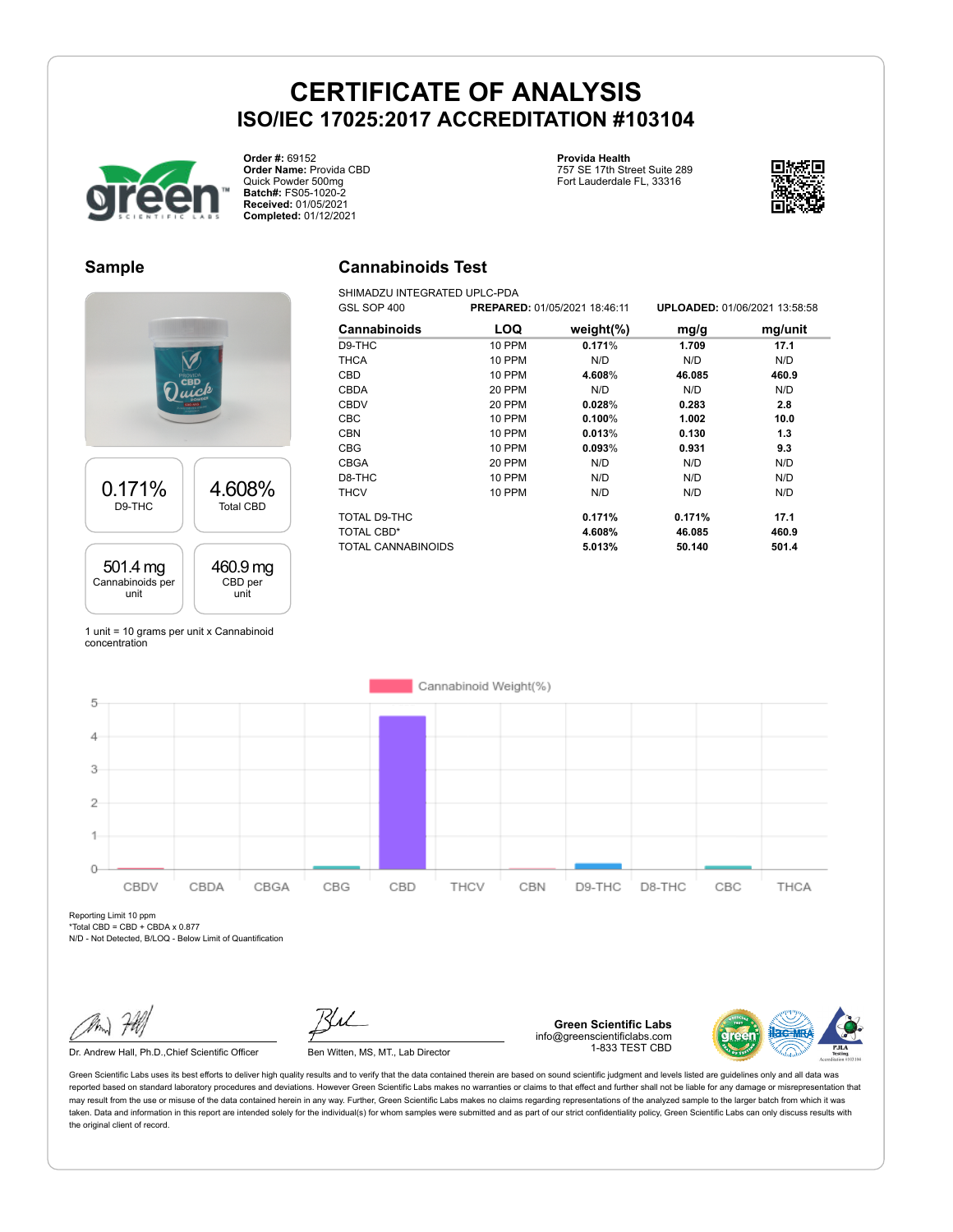

**Order #:** 69152 **Order Name:** Provida CBD Quick Powder 500mg **Batch#:** FS05-1020-2 **Received:** 01/05/2021 **Completed:** 01/12/2021

**Provida Health** 757 SE 17th Street Suite 289 Fort Lauderdale FL, 33316



**LOQ**

**LOD**

## **PESTICIDE ANALYSIS:**

GSL SOP 401 **PREPARED:** 01/05/2021 19:45:44 **UPLOADED:** 01/07/2021 13:25:00

GCMS-MS - Shimadzu GCMS-TQ8040

| Pesticide           | <b>Action Level</b><br>(ppm) | <b>Results</b><br>(ppm) | LOQ<br>(ppm) | LOD<br>(ppm) |
|---------------------|------------------------------|-------------------------|--------------|--------------|
| CAPTAN              | 3.000                        | N/D                     | 0.003        | 0.001        |
| CHLORDANE           | 0.100                        | N/D                     | 0.003        | 0.001        |
| <b>CHLORFENAPYR</b> | 0.100                        | N/D                     | 0.003        | 0.001        |
| <b>COUMAPHOS</b>    | 0.100                        | N/D                     | 0.003        | 0.001        |

| <b>Pesticide</b>        | <b>Action Level Results LOQ LOD</b><br>(ppm) | $(ppm)$ $(ppm)$ $(ppm)$ |       |       |
|-------------------------|----------------------------------------------|-------------------------|-------|-------|
| <b>CYFLUTHRIN</b>       | 1.000                                        | N/D.                    | 0.003 | 0.001 |
| <b>CYPERMETHRIN</b>     | 1.000                                        | N/D                     | 0.003 | 0.001 |
| PENTACHLORONITROBENZENE | 0.200                                        | N/D                     | 0.003 | 0.001 |

|  | LCMS-MS - Shimadzu LCMS-8060 |
|--|------------------------------|
|  |                              |

| <b>Pesticide</b>           | <b>Action Level</b> | <b>Results</b> | LOQ   | LOD   |
|----------------------------|---------------------|----------------|-------|-------|
|                            | (ppm)               | (ppm)          | (ppm) | (ppm) |
| <b>ABAMECTIN B1A</b>       | 0.300               | N/D            | 0.005 | 0.001 |
| <b>ACEPHATE</b>            | 3.000               | N/D            | 0.001 | 0.001 |
| <b>ACEQUINOCYL</b>         | 2.000               | N/D            | 0.001 | 0.001 |
| <b>ACETAMIPRID</b>         | 3.000               | N/D            | 0.005 | 0.001 |
| <b>ALDICARB</b>            | 0.100               | N/D            | 0.005 | 0.001 |
| <b>AZOXYSTROBIN</b>        | 3.000               | N/D            | 0.001 | 0.001 |
| <b>BIFENAZATE</b>          | 3.000               | N/D            | 0.005 | 0.001 |
| <b>BIFENTHRIN</b>          | 0.500               | N/D            | 0.005 | 0.001 |
| <b>BOSCALID</b>            | 3.000               | N/D            | 0.005 | 0.001 |
| CARBARYL                   | 0.500               | N/D            | 0.003 | 0.001 |
| CARBOFURAN                 | 0.100               | N/D            | 0.001 | 0.001 |
| <b>CHLORANTRANILIPROLE</b> | 3.000               | N/D            | 0.005 | 0.005 |
| <b>CHLORMEQUAT</b>         | 3.000               | N/D            | 0.025 | 0.025 |
| <b>CHLORIDE</b>            |                     |                |       |       |
| <b>CHLORPYRIFOS</b>        | 0.100               | N/D            | 0.001 | 0.001 |
| <b>CLOFENTEZINE</b>        | 0.500               | N/D            | 0.001 | 0.001 |
| <b>DAMINOZIDE</b>          | 0.100               | N/D            | 0.005 | 0.001 |
| <b>DIAZINON</b>            | 0.200               | N/D            | 0.001 | 0.001 |
| <b>DICHLORVOS</b>          | 0.100               | N/D            | 0.005 | 0.001 |
| <b>DIMETHOATE</b>          | 0.100               | N/D            | 0.001 | 0.001 |
| <b>DIMETHOMORPH</b>        | 3.000               | N/D            | 0.005 | 0.001 |
| <b>ETHOPROPHOS</b>         | 0.100               | N/D            | 0.001 | 0.001 |
| <b>ETOFENPROX</b>          | 0.100               | N/D            | 0.001 | 0.001 |
| <b>ETOXAZOLE</b>           | 1.500               | N/D            | 0.010 | 0.005 |
| <b>FENHEXAMID</b>          | 3.000               | N/D            | 0.005 | 0.001 |
| <b>FENOXYCARB</b>          | 0.100               | N/D            | 0.005 | 0.001 |
| <b>FENPYROXIMATE</b>       | 2.000               | N/D            | 0.001 | 0.001 |
| <b>FIPRONIL</b>            | 0.100               | N/D            | 0.003 | 0.001 |
| <b>FLONICAMID</b>          | 2.000               | N/D            | 0.025 | 0.010 |
| <b>FLUDIOXONIL</b>         | 3.000               | N/D            | 0.003 | 0.001 |
| <b>HEXYTHIAZOX</b>         | 2.000               | N/D            | 0.005 | 0.001 |

| <b>Pesticide</b>       | <b>Action Level</b> | <b>Results</b> | LOQ   | LOD   |
|------------------------|---------------------|----------------|-------|-------|
|                        | (ppm)               | (ppm)          | (ppm) | (ppm) |
| <b>IMAZALIL</b>        | 0.100               | N/D            | 0.005 | 0.001 |
| <b>IMIDACLOPRID</b>    | 3.000               | N/D            | 0.005 | 0.001 |
| <b>KRESOXIM-METHYL</b> | 1.000               | N/D            | 0.010 | 0.005 |
| <b>MALATHION</b>       | 2.000               | N/D            | 0.005 | 0.001 |
| METALAXYL              | 3.000               | N/D            | 0.001 | 0.001 |
| <b>METHIOCARB</b>      | 0.100               | N/D            | 0.005 | 0.001 |
| <b>METHOMYL</b>        | 0.100               | N/D            | 0.001 | 0.001 |
| <b>MEVINPHOS</b>       | 0.100               | N/D            | 0.001 | 0.001 |
| <b>MYCLOBUTANIL</b>    | 3.000               | N/D            | 0.005 | 0.001 |
| <b>NALED</b>           | 0.500               | N/D            | 0.005 | 0.001 |
| OXAMYL                 | 0.500               | N/D            | 0.001 | 0.001 |
| <b>PACLOBUTRAZOL</b>   | 0.100               | N/D            | 0.005 | 0.001 |
| <b>PERMETHRINS</b>     | 1.000               | N/D            | 0.005 | 0.001 |
| PHOSMET                | 0.200               | N/D            | 0.005 | 0.001 |
| <b>PIPERONYL</b>       | 3.000               | N/D            | 0.001 | 0.001 |
| <b>BUTOXIDE</b>        |                     |                |       |       |
| <b>PRALLETHRIN</b>     | 0.400               | N/D            | 0.005 | 0.005 |
| <b>PROPICONAZOLE</b>   | 1.000               | N/D            | 0.010 | 0.005 |
| <b>PROPOXUR</b>        | 0.100               | N/D            | 0.001 | 0.001 |
| <b>PYRETHRINS</b>      | 1.000               | N/D            | 0.005 | 0.005 |
| (PYRETHRIN I)          |                     |                |       |       |
| <b>PYRIDABEN</b>       | 3.000               | N/D            | 0.005 | 0.001 |
| <b>SPINETORAM</b>      | 3.000               | N/D            | 0.001 | 0.001 |
| SPINOSAD               | 3.000               | N/D            | 0.001 | 0.001 |
| <b>SPIROMESIFEN</b>    | 3.000               | N/D            | 0.005 | 0.001 |
| <b>SPIROTETRAMAT</b>   | 3.000               | N/D            | 0.001 | 0.001 |
| SPIROXAMINE            | 0.100               | N/D            | 0.001 | 0.001 |
| <b>TEBUCONAZOLE</b>    | 1.000               | N/D            | 0.005 | 0.001 |
| THIACI OPRID           | 0.100               | N/D            | 0.001 | 0.001 |

THIAMETHOXAM 1.000 N/D 0.001 0.001 TRIFLOXYSTROBIN 3.000 N/D 0.001 0.001

 $N/D = N$ ot Detected, A/LOQ = Above LOQ Level, B/LOQ = Below LOQ Level, B/LOD = Below LOD Level

Dr. Andrew Hall, Ph.D., Chief Scientific Officer Ben Witten, MS, MT., Lab Director

**Green Scientific Labs** info@greenscientificlabs.com 1-833 TEST CBD

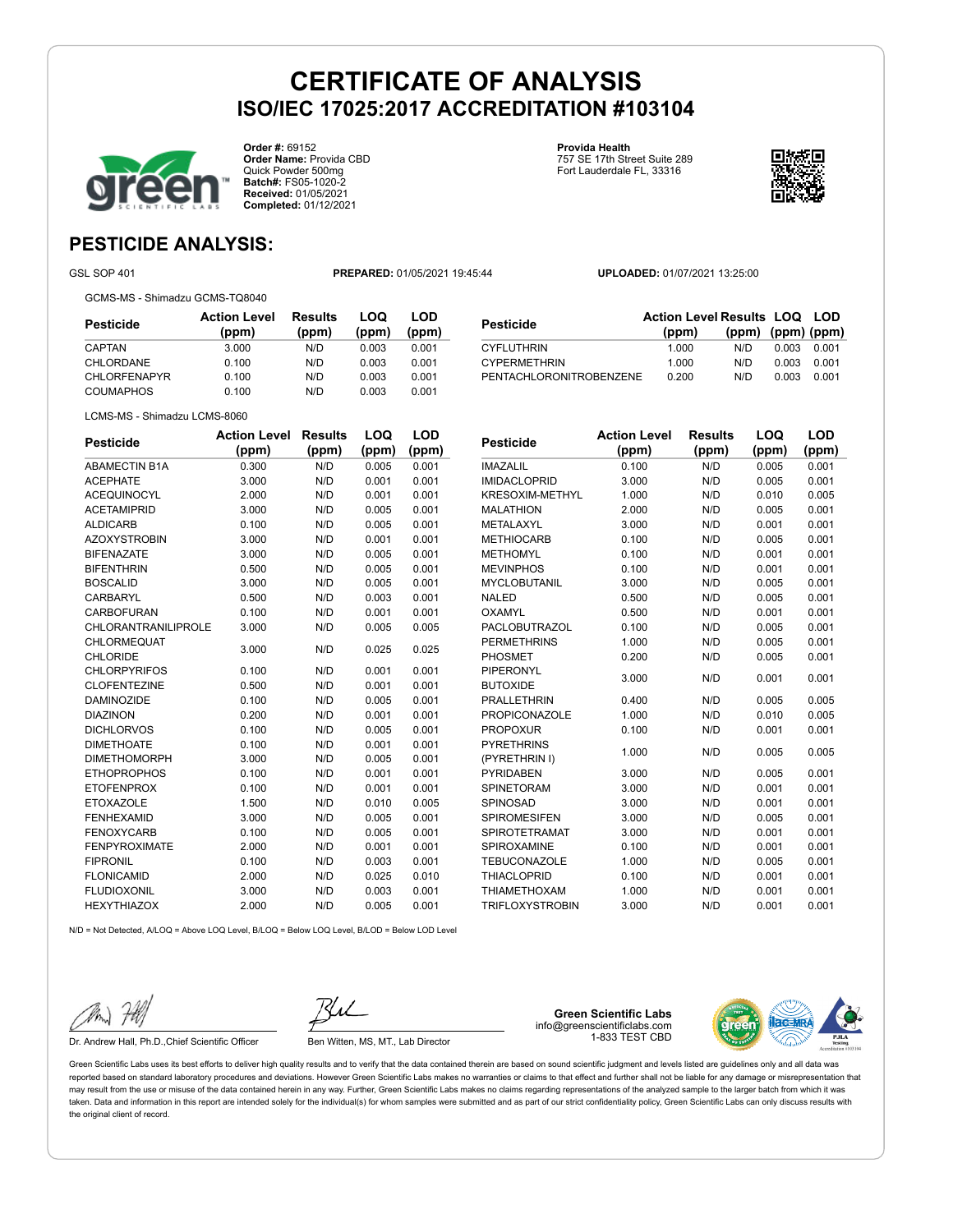

**Order #:** 69152 **Order Name:** Provida CBD Quick Powder 500mg **Batch#:** FS05-1020-2 **Received:** 01/05/2021 **Completed:** 01/12/2021

**Provida Health** 757 SE 17th Street Suite 289 Fort Lauderdale FL, 33316



## **RESIDUAL SOLVENTS:**

Headspace GCMS - Shimadzu GCMS QP2020 with HS20

GSL SOP 405

**Uploaded:** 01/06/2021 12:28:43

| <b>Residual Solvent</b>   | <b>Action Level (ppm)</b> | Results (ppm) | LOQ (ppm) | LOD (ppm) |
|---------------------------|---------------------------|---------------|-----------|-----------|
| 1,1-DICHLOROETHENE        | 8                         | N/D           | 0.63      | 0.63      |
| 1,2- DICHLOROETHANE       | 2                         | N/D           | 0.12      | 0.02      |
| <b>ACETONE</b>            | 5,000                     | N/D           | 140       | 20        |
| <b>ACETONITRILE</b>       | 410                       | N/D           | 25        | 1         |
| <b>BENZENE</b>            |                           | N/D           |           | 0.5       |
| <b>BUTANE</b>             | 5,000                     | N/D           | 50        | 10        |
| <b>CHLOROFORM</b>         |                           | N/D           |           | 0.5       |
| CIS 1,2-DICHLOROETHENE    | 5                         | N/D           | 0.73      | 0.18      |
| <b>ETHANOL</b>            | 5,000                     | N/D           | 140       | 20        |
| ETHYL ACETATE             | 5,000                     | N/D           | 140       | 20        |
| <b>ETHYL ETHER</b>        | 5,000                     | N/D           | 140       | 20        |
| <b>ETHYLENE OXIDE</b>     |                           | N/D           | $\Omega$  | 0         |
| <b>ISOPROPYL ALCOHOL</b>  | 5,000                     | N/D           | 140       | 20        |
| <b>METHANOL</b>           | 3,000                     | N/D           | 100       | 20        |
| <b>METHYLENE CHLORIDE</b> | 125                       | N/D           | 0.15      | 0.15      |
| N-HEPTANE                 | 5,000                     | N/D           | 140       | 20        |
| N-HEXANE                  | 290                       | N/D           | 18        | 10        |
| <b>PENTANE</b>            | 5,000                     | N/D           | 140       | 20        |
| <b>PROPANE</b>            | 5,000                     | N/D           | 20        |           |
| <b>TOLUENE</b>            | 890                       | N/D           | 53        |           |
| TRANS 1,2-DICHLOROETHENE  | 5                         | N/D           | 0.73      | 0.18      |
| <b>TRICHLOROETHENE</b>    |                           | N/D           |           | 0.5       |
| <b>XYLENES</b>            | 150                       | N/D           | 130       | 20        |

Dr. Andrew Hall, Ph.D., Chief Scientific Officer Ben Witten, MS, MT., Lab Director

**Green Scientific Labs** info@greenscientificlabs.com 1-833 TEST CBD

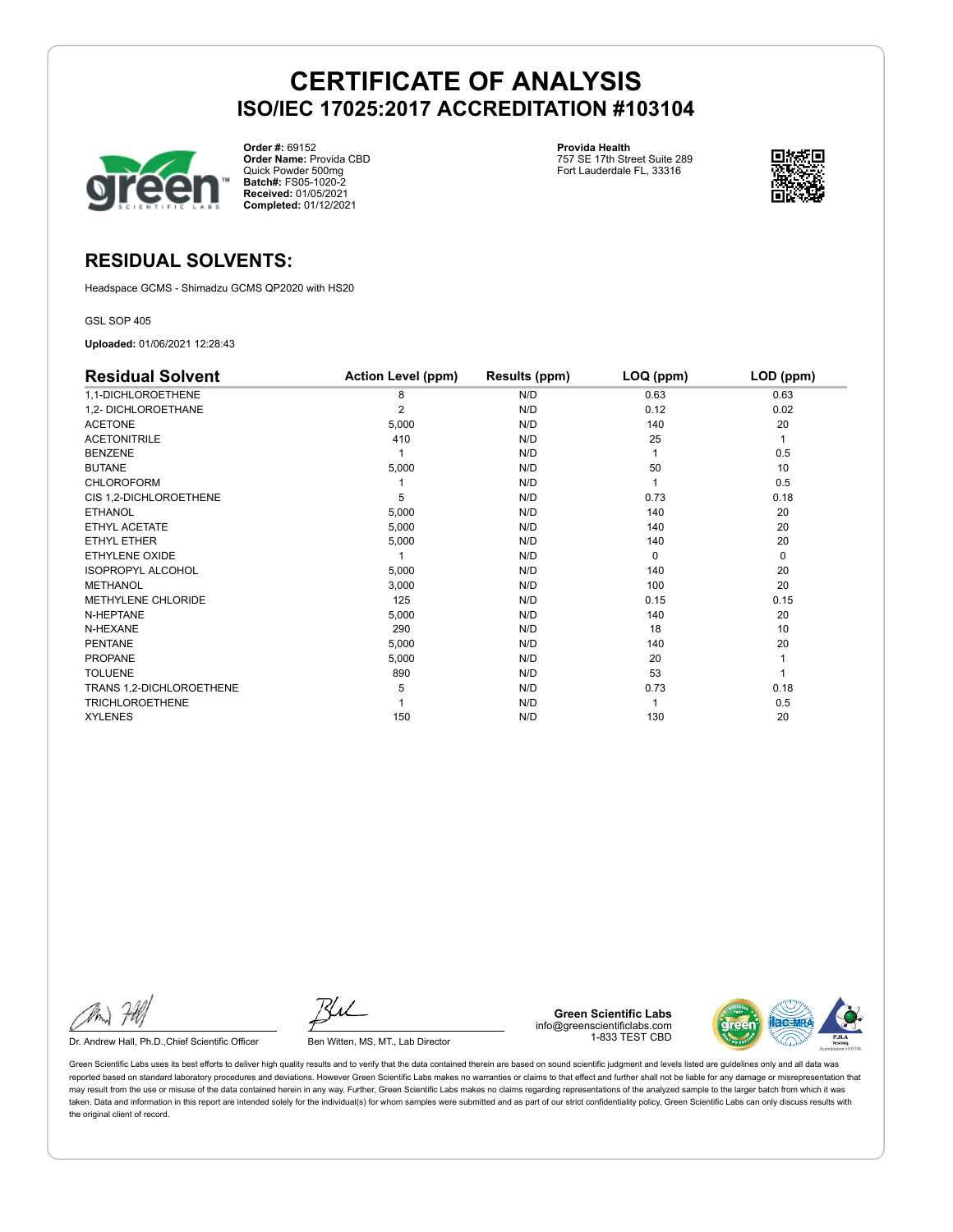

**Order #:** 69152 **Order Name:** Provida CBD Quick Powder 500mg **Batch#:** FS05-1020-2 **Received:** 01/05/2021 **Completed:** 01/12/2021

**Provida Health** 757 SE 17th Street Suite 289 Fort Lauderdale FL, 33316



#### **Microbial Analysis:**

fa PCR - Agilent AriaMX **Microbial Analysis** GSL SOP 406 **Uploaded:** 01/07/2021 14:44:50

## **MICROBIAL ANALYSIS:**

PCR - Agilent AriaMX

| <b>Test</b>        | <b>SOP</b> | <b>Test Method</b> | Device Used       | LOD       | <b>Allowable</b><br>Criteria  | <b>Actual Result Pass/Fail</b> |             |
|--------------------|------------|--------------------|-------------------|-----------|-------------------------------|--------------------------------|-------------|
| STEC E. COLI*      | 406.01     | USP 61/62+         | <b>ARIAMX PCR</b> | 1 CFU/G** | DETECT/NOT<br><b>DETECTED</b> | NOT DETECTED                   | <b>PASS</b> |
| PATHOGENIC E. COLI | 406.01     | USP 61/62+         | <b>ARIAMX PCR</b> | 1 CFU/G** | DETECT/NOT<br><b>DETECTED</b> | NOT DETECTED                   | <b>PASS</b> |
| SALMONELLA*        | 406.01     | USP 61/62+         | <b>ARIAMX PCR</b> | 1 CFU/G** | DETECT/NOT<br><b>DETECTED</b> | <b>NOT DETECTED</b>            | <b>PASS</b> |

† USP 61 (enumeration of bacteria TAC, TYM, and ENT/Coliform), USP 62 (identifying specific species E.coli Aspergillus etc) \* STEC and Salmonella run as Multiplex

\*\* CFU/g Calculation based on MIP/Extract matrix

\*\*\* Flavus = 2 Copies of DNA / Fumigatis = 2 Copies of DNA Niger = 20 Copies of DNA / Terrus = 10 copies of DNA

Dr. Andrew Hall, Ph.D., Chief Scientific Officer Ben Witten, MS, MT., Lab Director

**Green Scientific Labs** info@greenscientificlabs.com 1-833 TEST CBD